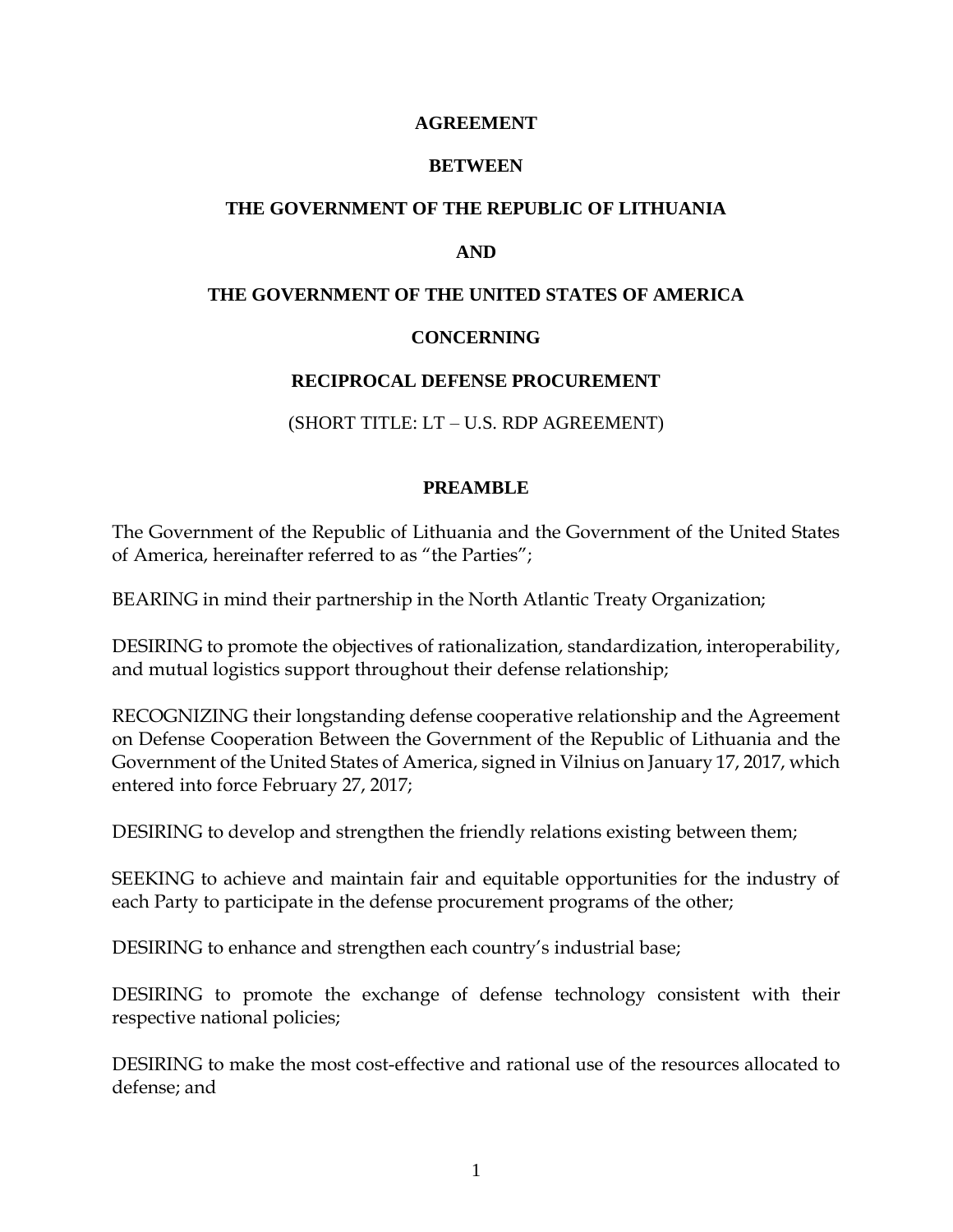DESIRING to remove discriminatory barriers to procurements of supplies or services produced by industrial enterprises of the other country to the extent mutually beneficial and consistent with national laws, regulations, policies, and international obligations; HAVE agreed as follows:

## **ARTICLE I Applicability**

1. This Agreement covers the acquisition of defense capability by the Ministry of National Defense of the Republic of Lithuania and the Department of Defense of the United States of America through:

- a. Research and development;
- b. Procurements of supplies, including defense articles; and
- c. Procurements of services, in support of defense articles.
- 2. This Agreement does not cover either:
	- a. Construction; or
	- b. Construction material supplied under construction contracts.

# **ARTICLE II**

## **Principles Governing Mutual Defense Procurement Cooperation**

1. Each Party recognizes and expects that the other uses sound processes for requirements definition, acquisition, and procurement and contracting, and that these processes both facilitate and depend on transparency and integrity in the conduct of procurements. Each Party shall ensure that its processes are consistent with the procurement procedures in Article V (Procurement Procedures) of this Agreement.

2. Each Party undertakes the obligations in this Agreement with the understanding that it shall obtain reciprocal treatment from the other Party.

3. Each Party shall, consistent with its national laws, regulations, policies, and international obligations, give favorable consideration to all requests from the other Party for cooperation in defense capability research and development, production, procurement, and logistics support.

4. Consistent with its national laws, regulations, policies, and international obligations, and for so long as the other Party provides non-discriminatory treatment to the products of the Party in accordance with the provisions of this Agreement, each Party shall:

4.1. Facilitate defense procurement while aiming at a long-term equitable balance in the Parties' respective purchases, taking into consideration the capabilities of its defense industrial and research and development bases.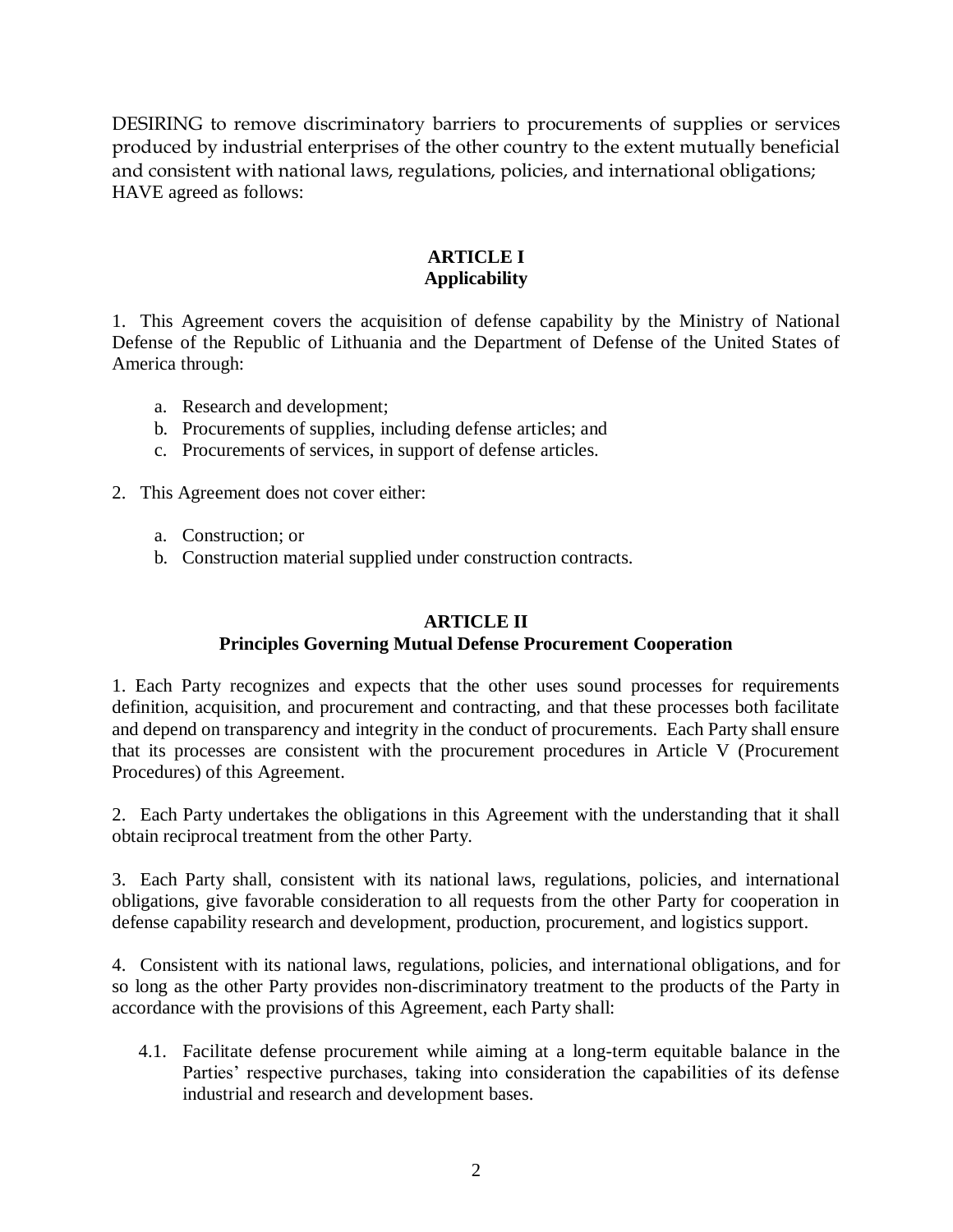- 4.2. Remove barriers both to procurement and to co-production of supplies produced in the other country or services performed by sources (hereinafter referred to as "industrial enterprises") established in the other country. This includes providing to industrial enterprises of the other country treatment no less favorable than that accorded to domestic industrial enterprises. When an industrial enterprise of the other country submits an offer that would be the low responsive and responsible offer but for the application of any buynational requirements, both Parties agree to waive the buy-national requirement.
- 4.3. Utilize contracting procedures that allow all industrial enterprises of both countries, which have previously not been suspended or disbarred, to compete for procurements covered by this Agreement.
- 4.4. Give full consideration to all responsible industrial enterprises in both the United States and Republic of Lithuania, in accordance with the policies and criteria of the respective procuring agencies. Offers must satisfy requirements for performance, quality, delivery, and cost. Where potential offerors or their products must satisfy qualification requirements in order to be eligible for award of a contract, the procuring Party shall give full consideration to all applications for qualification by industrial enterprises of the other country, in accordance with the national laws, regulations, policies, procedures, and international obligations of the procuring Party.
- 4.5. Provide information regarding requirements and proposed procurements in accordance with Article V (Procurement Procedures) of this Agreement to ensure adequate time for industrial enterprises of the other country to qualify for eligibility, if required, and to submit an offer.
- 4.6. Inform industrial enterprises choosing to participate in procurements covered by this Agreement of the restrictions on technical data and defense items (defense articles and services) made available for use by the other Party. Such technical data and defense items made available by the contracting Party shall not be used for any purpose other than for bidding on, or performing, defense contracts covered by this Agreement, except as authorized, in writing, by those owning or controlling proprietary rights, or furnishing the technical data or defense items.
- 4.7. Give full protection to proprietary rights and to any privileged, protected, exportcontrolled, or classified data and information; and shall take all lawful steps available to prevent the transfer of such data and information, supplies, or services to a third country or any other transferee without the prior written consent of the originating Party.
- 4.8. Exchange information on pertinent laws, implementing regulations, policy guidance, and administrative procedures.
- 4.9. Annually exchange statistics demonstrating the total monetary value of defense procurements awarded to industrial enterprises of the other country during the prior year. An annual summary shall be prepared on a basis to be jointly decided.
- 4.10 Provide appropriate policy guidance and administrative procedures within its respective defense organizations to implement this Agreement.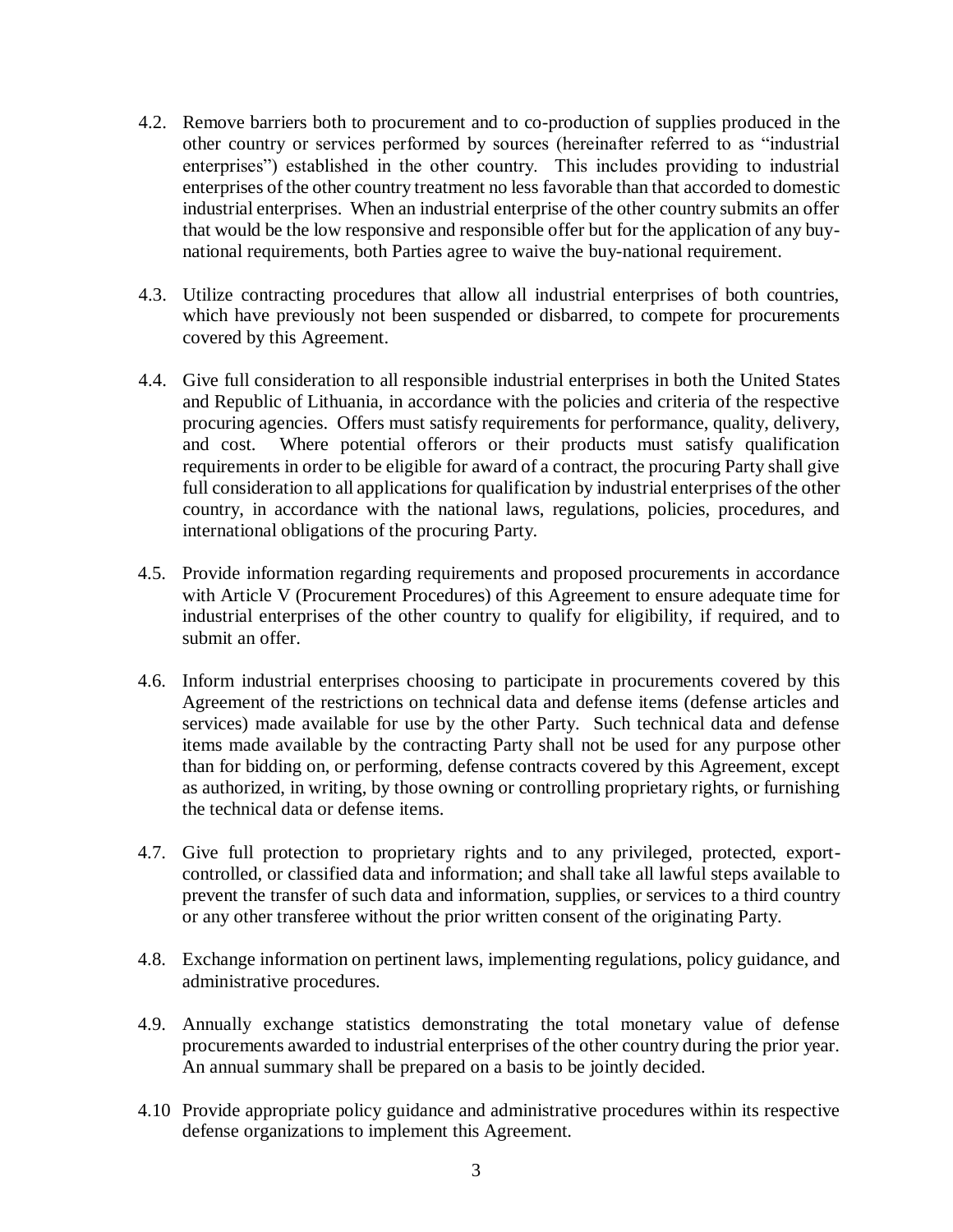5. This Agreement is not intended to and does not create any authority to authorize the export of defense items (defense articles or defense services), including technical data, controlled by one or the other Party under its applicable export control laws and regulations. Further, any export subject to the national export control laws and regulations of one of the Parties, must be compliant with such laws and regulations.

6. This Agreement shall not serve as a basis to waive any export control laws or regulations that are applicable to other agreements or arrangements between the Parties.

#### **ARTICLE III Offsets**

This Agreement does not regulate offsets. The Parties agree to discuss measures to limit any adverse effects that offset agreements have on the defense industrial base of each country.

## **ARTICLE IV Customs, Taxes, and Duties**

When allowed under national laws, regulations, and international obligations of the Parties, the Parties agree that, on a reciprocal basis, they shall not consider customs, taxes, and duties in the evaluation of offers, and shall waive their charges for customs and duties for procurements to which this Agreement applies.

## **ARTICLE V Procurement Procedures**

1. Each Party shall proceed with its defense procurements in accordance with its national laws and regulations and international obligations.

2. To the extent practicable, each Party shall publish, or have published, in a generally available communication medium a notice of proposed procurements in accordance with its laws, regulations, policies, procedures, and international obligations. Any conditions for participation in procurements shall be published in adequate time to enable interested industrial enterprises to complete the bidding process. Each notice of proposed procurement shall contain, at a minimum:

- a. The subject matter of the contract;
- b. Time limits set for requesting the solicitation and for submission of offers; and
- c. An address from which solicitation documents and related information may be requested.

3. Upon request, and in accordance with its laws, regulations, policies, procedures, and international obligations, the procuring Party shall provide industrial enterprises of the other country copies of solicitations for proposed procurements. A solicitation shall constitute an invitation to participate in the competition and shall include the following information: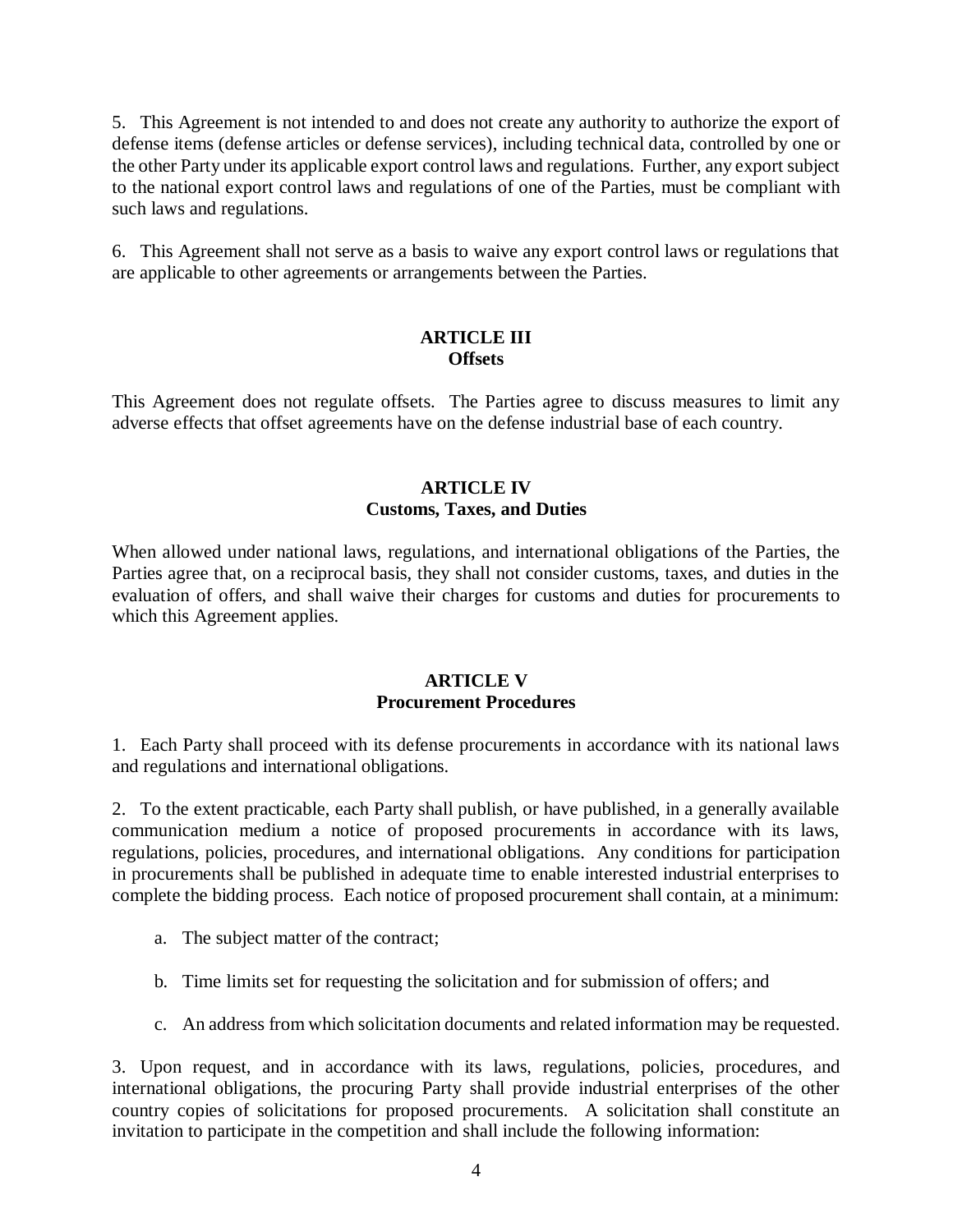- a. The nature and quantity of the supplies or services to be procured;
- b. Whether the procurement is by sealed bidding, negotiation, or some other procedure;
- c. The basis upon which the award is to be made, such as by lowest price or otherwise;
- d. Delivery schedule;
- e. The address, time, and date for submitting offers as well as the language in which they must be submitted;
- f. The address of the agency that will be awarding the contract and will be responsible for providing any information requested by offerors;
- g. Any economic requirements, financial guarantees, and related information required from suppliers;
- h. Any technical requirements, warranties, and related information required from suppliers;
- i. The amount and terms of payment, if any, required to be paid for solicitation documentation;
- j. Any other conditions for participation in the competition; and
- k. The point of contact for any complaints about the procurement process.

4. Consistent with its laws, regulations, policies, and international obligations, the procuring Party shall, upon request, inform an industrial enterprise that is not allowed to participate in the procurement process of the reasons why.

5. Consistent with its laws, regulations, policies, and international obligations, the procuring Party shall:

5.1. Upon award of a contract, promptly provide notification to each unsuccessful offeror that includes, at a minimum:

- a. The name and address of the successful offeror;
- b. The price of each contract award; and
- c. The number of offers received.

5.2. Upon request, promptly provide unsuccessful offerors pertinent information concerning the reasons why they were not awarded a contract.

6. Each Party shall have published procedures for the hearing and review of complaints arising in connection with any phase of the procurement process to ensure that, to the greatest extent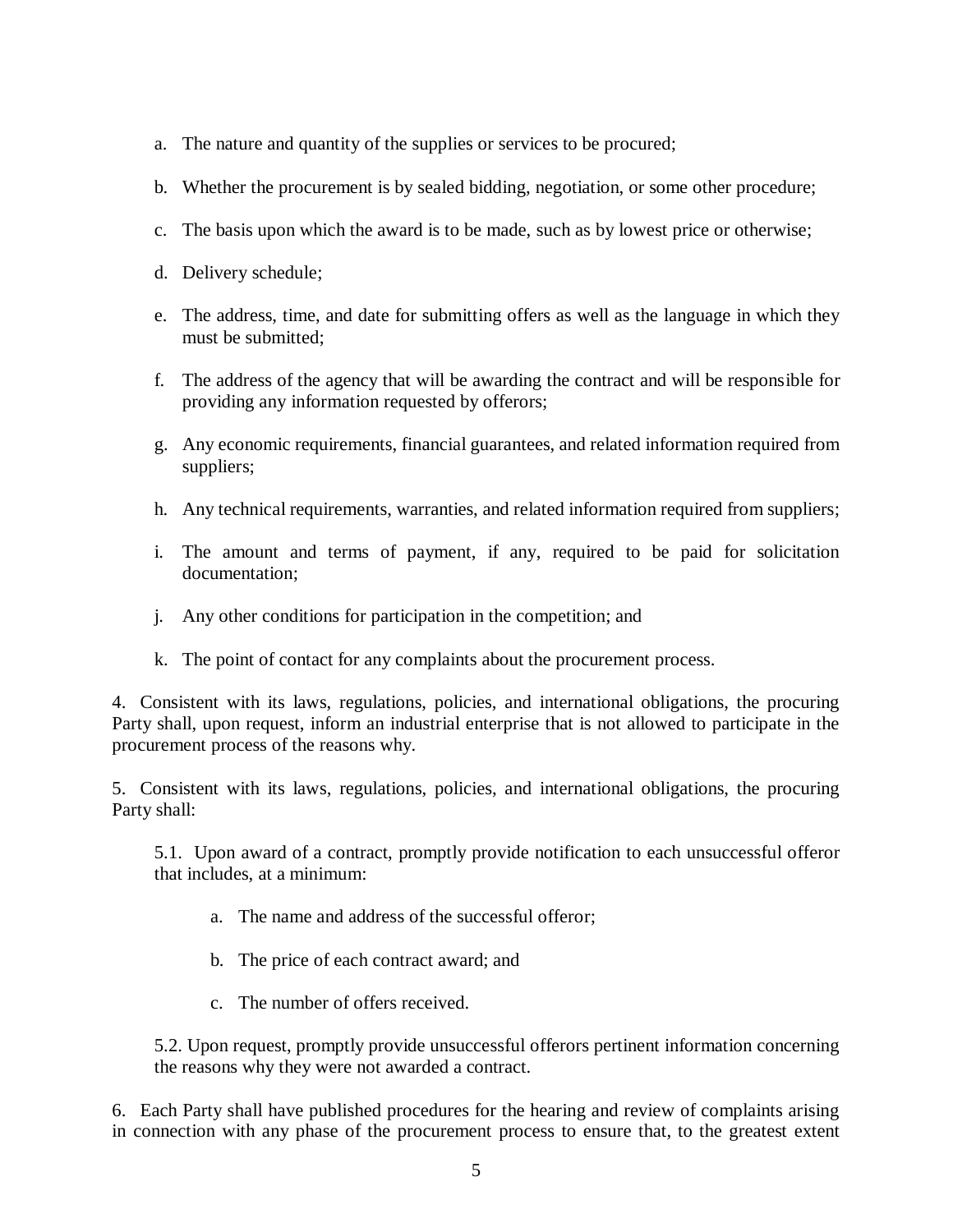possible, complaints arising under procurements covered by this Agreement shall be equitably and expeditiously resolved between an offeror and the procuring Party.

## **ARTICLE VI Industry Participation**

1. Successful implementation of this Agreement shall involve both Parties. To ensure that the Agreement benefits each Party's industrial enterprises choosing to participate in the procurements covered by this Agreement, each Party shall provide information concerning this Agreement to its industrial enterprises.

2. Each Party shall be responsible for informing the relevant industrial enterprises within its country of the existence of this Agreement.

3. The Parties understand that primary responsibility for finding business opportunities rests with the industrial enterprises of each country.

4. The Parties shall arrange for their respective procurement and requirements offices to be familiar with this Agreement so that, consistent with their normal practices and procedures, those offices may assist industrial enterprises in the country of the other Party to obtain information concerning proposed procurements, necessary qualifications, and appropriate documentation.

## **ARTICLE VII Security, Release of Information, and Visits**

1. Any classified information or material exchanged between the Parties under the provisions of this Agreement shall be used, transmitted, stored, handled, and safeguarded in accordance with the Security Agreement Between the Government of the Republic of Lithuania and the Government of the United States of America Concerning Security Measures for the Protection of Classified Military Information, signed at Vilnius November 21, 1995, and entered into force November 21, 1995.

2. Both Parties shall take all necessary steps to ensure that industrial enterprises within each Party's respective country comply with the applicable regulations pertaining to security and safeguarding of classified information.

3. Each Party shall take all lawful steps available to it to prevent the disclosure to a third party of unclassified information received in confidence from the other Party pursuant to this Agreement unless the Party that provided the information consents in writing to such disclosure.

4. Each Party shall permit visits to its establishments, agencies, and laboratories, and shall not impede visits to contractor industrial facilities, by employees of the other Party or by employees of the other Party's contractors, provided that such visits are authorized by both Parties and the employees have appropriate security clearances and a need-to-know.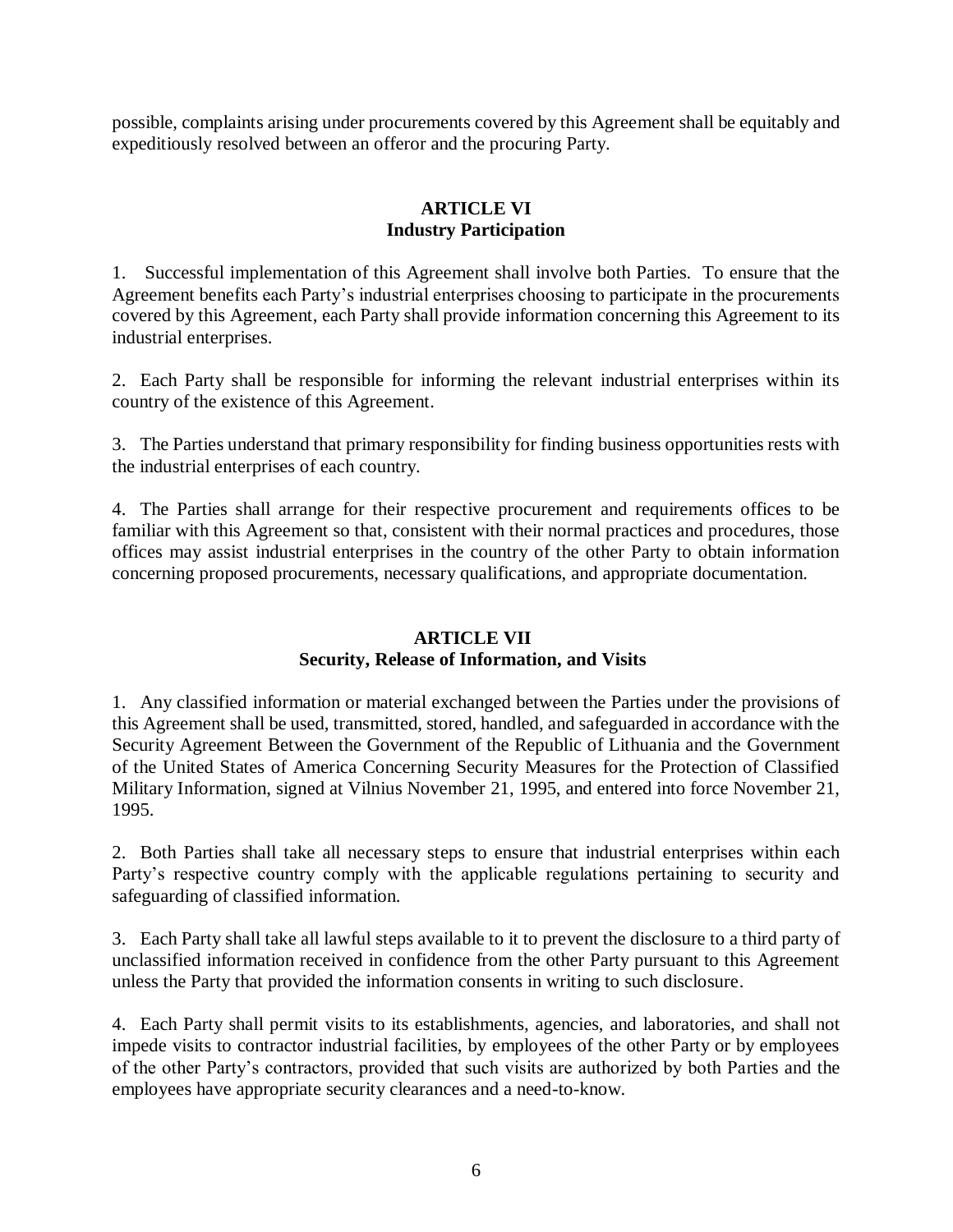5. Requests for visits under the preceding section shall be coordinated through official channels and shall conform to the established visit procedures of the host Party. All visiting personnel shall comply with security and export control regulations of the host country. Any information disclosed or made available to authorized visiting personnel shall be treated as if supplied to the Party sponsoring the visiting personnel and shall be subject to the provisions of this Agreement.

## **ARTICLE VIII Implementation and Administration**

1. The Director, Defence Materiel Agency shall be the responsible authority in the Government of the Republic of Lithuania for implementation of this Agreement. The Under Secretary of Defense (Acquisition & Sustainment) shall be the responsible authority in the Government of the United States of America for implementation of this Agreement.

2. Each Party shall designate points of contact to represent its responsible authority.

3. The representatives of each Party's responsible authority shall meet on a regular basis to review progress in implementing this Agreement. The representatives shall discuss procurement methods used to support effective co-operation in the acquisition of defense capability; annually review the procurement statistics exchanged as agreed under subparagraph 4.9. of Article II (Principles Governing Mutual Defense Procurement Cooperation) of this Agreement; identify any prospective or actual changes in national laws, regulations, policies, procedures, or international obligations that might affect the applicability of any understandings in this Agreement; and consider any other matters relevant to this Agreement.

4. Each Party shall, as necessary, review the principles and obligations established under this Agreement in light of any subsequent changes to its national laws, regulations, policies, and international obligations, including but not limited to European Union directives and regulations, and shall consult with the other Party to decide jointly whether this Agreement should be amended.

5. Each Party shall endeavor to avoid commitments that could conflict with this Agreement. If either Party believes that such a conflict has occurred, the Parties agree to consult to seek resolution.

## **ARTICLE IX Annexes and Amendments**

1. Annexes may be added to this Agreement by written agreement of the Parties. In the event of a conflict between an Article of this Agreement and any of its Annexes, the language in the Agreement shall prevail. Such annexes shall be incorporated into this Agreement and considered an integral part thereof.

2. This Agreement, including its Annexes (if any), may be amended by written agreement of the Parties.